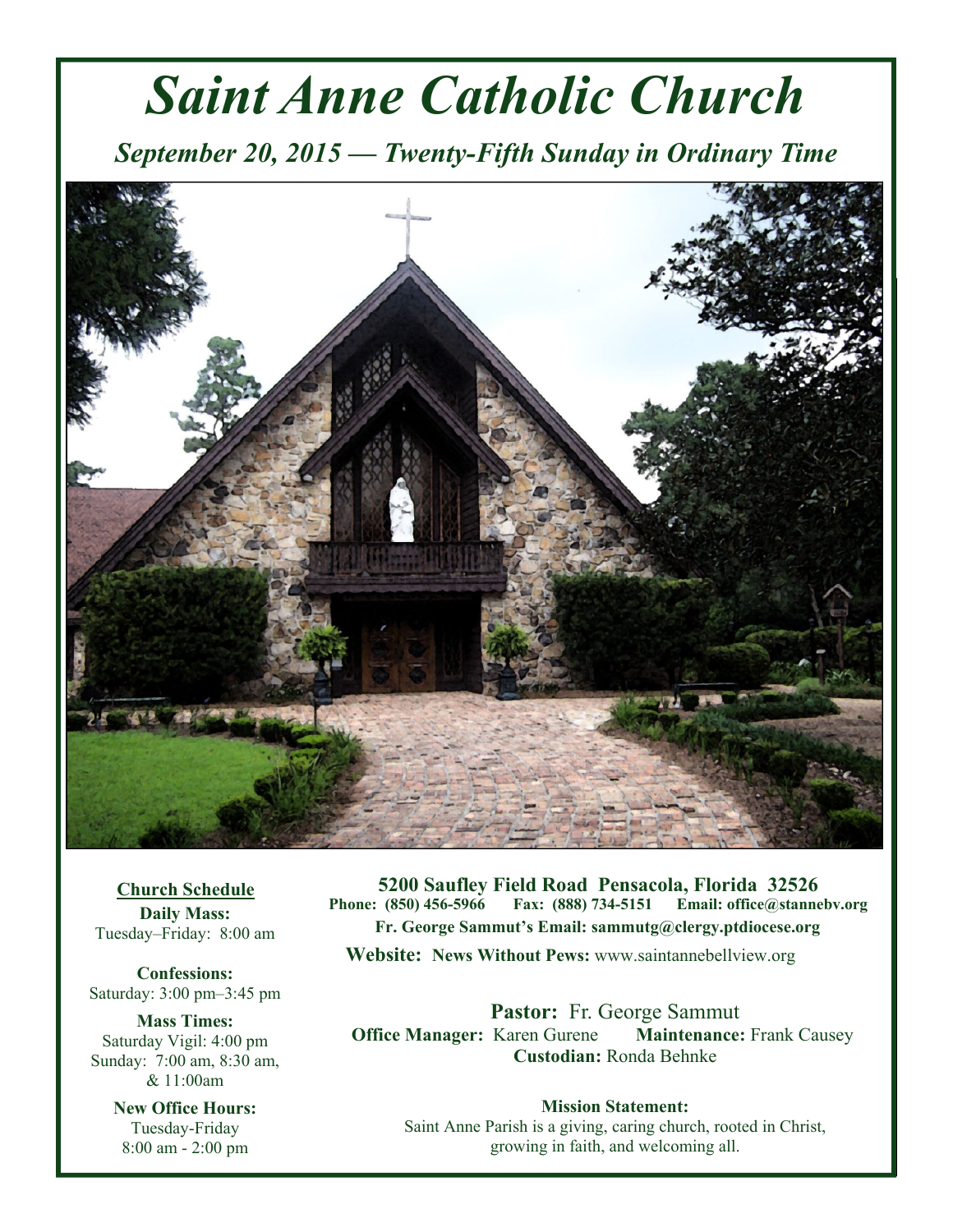## *Mass Intentions*

| Sat. Sept 19, 4pm    | sp Altenbaugh Family<br>requested by Joan & Alfred Ebert  |
|----------------------|-----------------------------------------------------------|
| Sun. Sept 20, 7am    | sp In Thanksgiving<br>requested by The Foxworth Family    |
| Sun. Sept 20, 8:30am | sp Catechists of the Parish                               |
| Sun. Sept 20, 11am   | + Doris Rudolph<br>requested by Dave & Evelyn Williams    |
| Mon. Sept 21, 8am    | <b>NO MASS</b>                                            |
| Tue. Sept 22, 8am    | sp In Thanksgiving<br>requested by James & Maureen Morgan |
| Wed. Sept 23, 8am    | + Cathleen Tomei<br>requested by Young at Heart           |
| Thu. Sept 24, 8am    | + Anna Ganter<br>requested by Joanne Davis & Family       |
| Fri. Sept 25, 8am    | + Fred Lizama<br>requested by Joanne & Angela Davis       |
| Sat. Sept 26, 4pm    | + Raymond Putman<br>requested by Jim & Rose Putman        |
| Sun. Sept 27, 7am    | sp Parishioners of St. Anne's                             |
| Sun. Sept 27, 8:30am | + Lewis Rossi<br>requested by Penny Reese                 |
| Sun. Sept 27, 11am   | + Matthew Dixon<br>requested by His Parents               |

## *Please Pray For…*

Jeanne Allegato, Sue Almsted, Gloria Armitage, Ann Baker, Marge Baumlin, Angel Beasley, Stephanie Browne, Deborah Bush, Glenda Carmichael, Janet Cherry, Nancy Cherry, Nicole Christy, Brenda Crosby, Harper Elizabeth di Graaf, Patricia DiLeonardo, Josie Dominguez, Mary Dominguez, Elizabeth Duckett, Eleanor Dunn, Butch Durden, Larry Farley, Roberto Fernandez, Francis Figaniak, Sylvia Figaniak, Helen Flood, Chris Fracchia, Mario Fracchia, Catherine Goff, Cheri Hoagburg, Genevieve Holley, Helga Howard, Marion Humar, Justina Jennings, Robert Johnson, Nina Jones, Inez Karasek, Joyce Kenney, Mary Ellen Kolbe, Mary Martin, Ruthie Matthews, Sara Matthews, Bob Mattus, Wanda McCagg, Carl McDavid, Lora Meeks, Vince Mercon, Josh Middleton, Ed Moore, Virginia Moretti, Judy Myers, Sue Olmsted, John Peters, Dolores Poljak, Aubrey Reed, Jason Reynolds, Doris Rogers, Theresa Row, Betty Schmitz, Lisa Sepulveda, Fred Sepulveda, Larry Stamper, Fr. Henry Thorsen, Lisa Tisdale, Sharell Williams.

*To add someone to the prayer list please call 456-5966.* 

### *Stewardship of Treasure*

Monthly Offertory Goal 2015/2016: \$52,470.83

**The Month of August:**  Offertory Collection: **\$ 47,933.70**  Burse Club Collection: **\$ 597.07** 

#### *Catholic Education Appeal - 2nd Collection*

The annual Seton Fund Collection, which benefits our Catholic schools and religious education programs, is scheduled for September 26-27, 2015. Your sacrificial contribution will help to pass on the light of faith to future generations. Please give generously.

#### **TODAY'S READINGS**

**First Reading** — The wicked say: With revilement and torture let us put the just one to the test (Wisdom 2:12, 17-20). **Psalm** — The Lord upholds my life (Psalm 54). **Second Reading** — The wisdom from above is full of mercy and good fruits (James  $3:16 - 4:3$ ). **Gospel** — Whoever receives one child such as this in my name, receives me (Mark 9:30-37).

#### **READINGS FOR THE WEEK**

| Eph 4:1-7, 11-13; Ps 19:2-5; Mt 9:9-13 |
|----------------------------------------|
| Ezr 6:7-8, 12b, 14-20; Ps 122:1-5;     |
| Lk 8:19-21                             |
| Ezr 9:5-9; Tb:13:2, 3-4abefghn, 7-8;   |
| $Lk$ 9:1-6                             |
| Hg 1:1-8; Ps 149:1b-6a, 9b; Lk 9:7-9   |
| Hg 2:1-9; Ps 43:1-4; Lk 9:18-22        |
| Zec 2:5-9, 14-15a; Jer 31:10-12ab, 13; |
| Lk 9:43b-45                            |
| Nm 11:25-29; Ps 19:8, 10, 12-14;       |
| Jas 5:1-6; Mk 9:38-43, 45, 47-48       |
|                                        |

#### **'TIS THE GIFT TO BE SIMPLE**

 The Shaker hymn describes a circular journey from innocence to innocence with characteristic brevity:

 *'Tis the gift to be simple, 'tis the gift to be free. 'Tis the gift to come down where we ought to be.*

 This journey is easier sung about than done. It takes humility and time to recover a second innocence. Titles, positions of honor, money, and power are not requirements of the kingdom of God. Jesus says and demonstrates in today's Gospel that members of God's kingdom must hold in their embrace the most inconsequential of persons, for that person is identified with Jesus. This attitude ran counter to the intuition of the world of Jesus' time, as it does in ours.

 The simplicity set forth by Jesus requires the shedding of unnecessary, unimportant, false, and burdensome attachments that earthly power demands. Membership in the Kingdom is light enough to put a song in our heart.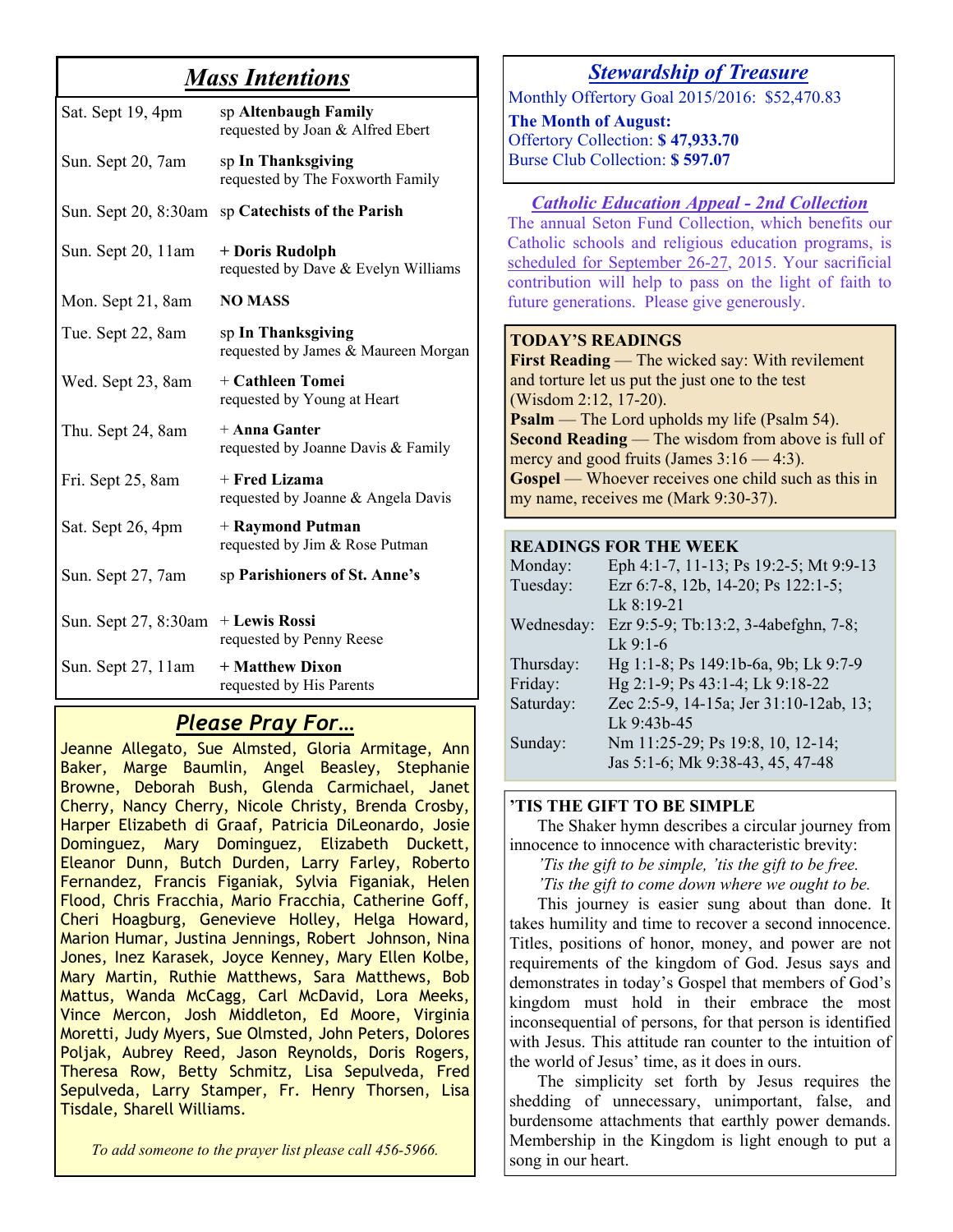## *NEWS AND EVENTS*

#### **Teaching Masses**

Fr. George will be celebrating a series of Teaching Masses on Thursday evenings at 6:00 pm. These teaching Masses will answer the questions that are often asked regarding the Sacred Liturgy; stand sit stand sit stand kneel stand kneel sit – what are we, schizophrenic?; how come the priest never says 'good morning' before Mass?; why is water poured into the wine? These and many others will be explained as we learn about the prayers, gestures, symbols and the signs used during Mass.



#### **St. Vincent de Paul**

The food pantry is in need of peanut butter, jelly, canned vegetables, ramen noodles and cereal.

This month's collection was \$1475.50. Thank you for your continuing support.

#### **Antique & Collectibles Exhibit**

 Once again St. Anne's Altar Society will be sponsoring The Antiques and Collectibles Exhibit at The Pensacola Interstate Fair. As Chairman for The Fair, I am pleased to have the support of Father George, in the continuing of Sponsorship of these great ladies. It is a lot of work on their part, and they do it all with laughter, and good spirits!! We also have some members of the Parish who come out and help, they are greatly appreciated.

 Now you may help, by bringing your Antiques and or Collectibles to share in the Exhibit. This is an educational exhibit, not a sale, a time for memory sharing. We now have 16 divisions, to include one for all religious items, and each division has a 1st, 2nd, & 3rd place money prizes.

 Entry days are: Sunday Oct. 18 from 1:00--5:00 PM and Monday Oct. 19, from 9:00 AM--1:00 PM. Come join the fun!!



#### **Now Available: Electronic Giving!**

**To become an electronic giver, log onto our website: saintannebellview.org and click on the blue Online Giving button. You can choose your fund (Offertory, and/or some of the Holy Days of Obligation), how much you want to contribute to the fund and how frequently you want to have the money taken out for each fund (weekly, monthly, annually). Thank you for your continuing support of the parish.** 

#### **Join the Email Tree**

**To join the email tree just send an email to: stanneinfo+subscribe@googlegroups.com** 

#### **40 Days for Life Pensacola Kick-Off**

Tuesday, September 22nd at 6:30 pm Providence Church at Trinitas Christian School 3301 E. Johnson Ave., Pensacola, FL An Evening for Life with Guest Speaker Carrie Guy RSVP 40daysforlifepensacola.com or call 850-889-1035



Helen Benedict Sandra Bosso Linda Brittain Tom Buenavista George Camelo Earl Craft Richard Craven Betty Jo Guertin Bradley Hill Carol Kling Amanda Locke Frank Losito Morgan Lundquist

Jennifer Milstead Gianni Perez Mary Anne Peters Anthony Pinto Ryan Pinto Nicholas Pinto Patrick Reyes Christine Sanders Grace Scruggs Otto Somerville Lauren Stimmell Connie Swiler Lynne Wilson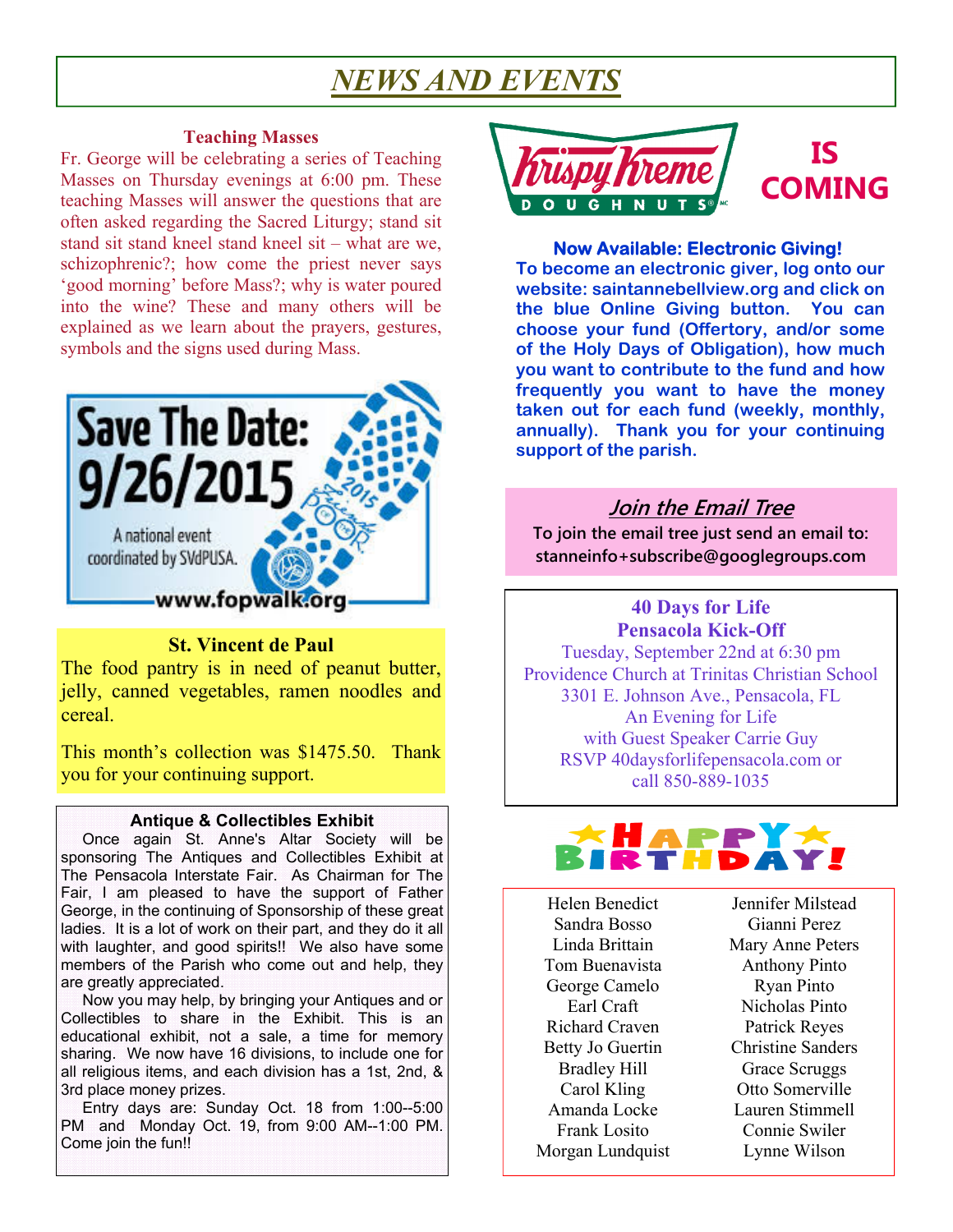|                                                                                                                                                                                                                                                                                                                                                                                                                                                                                                                                                                                                                                                                                                                                                                                                                                                                                                                 | <b>Parish Registration/Update</b>                                                                                                                                                                                                                                                                                                                                                                                                                                                                                                                                                                                                                                                                                                                                                                                                                                                                                                                                                                                                                                                                                                                                                                                                                                                                                                                                                                             |  |  |
|-----------------------------------------------------------------------------------------------------------------------------------------------------------------------------------------------------------------------------------------------------------------------------------------------------------------------------------------------------------------------------------------------------------------------------------------------------------------------------------------------------------------------------------------------------------------------------------------------------------------------------------------------------------------------------------------------------------------------------------------------------------------------------------------------------------------------------------------------------------------------------------------------------------------|---------------------------------------------------------------------------------------------------------------------------------------------------------------------------------------------------------------------------------------------------------------------------------------------------------------------------------------------------------------------------------------------------------------------------------------------------------------------------------------------------------------------------------------------------------------------------------------------------------------------------------------------------------------------------------------------------------------------------------------------------------------------------------------------------------------------------------------------------------------------------------------------------------------------------------------------------------------------------------------------------------------------------------------------------------------------------------------------------------------------------------------------------------------------------------------------------------------------------------------------------------------------------------------------------------------------------------------------------------------------------------------------------------------|--|--|
|                                                                                                                                                                                                                                                                                                                                                                                                                                                                                                                                                                                                                                                                                                                                                                                                                                                                                                                 |                                                                                                                                                                                                                                                                                                                                                                                                                                                                                                                                                                                                                                                                                                                                                                                                                                                                                                                                                                                                                                                                                                                                                                                                                                                                                                                                                                                                               |  |  |
|                                                                                                                                                                                                                                                                                                                                                                                                                                                                                                                                                                                                                                                                                                                                                                                                                                                                                                                 |                                                                                                                                                                                                                                                                                                                                                                                                                                                                                                                                                                                                                                                                                                                                                                                                                                                                                                                                                                                                                                                                                                                                                                                                                                                                                                                                                                                                               |  |  |
|                                                                                                                                                                                                                                                                                                                                                                                                                                                                                                                                                                                                                                                                                                                                                                                                                                                                                                                 |                                                                                                                                                                                                                                                                                                                                                                                                                                                                                                                                                                                                                                                                                                                                                                                                                                                                                                                                                                                                                                                                                                                                                                                                                                                                                                                                                                                                               |  |  |
| New in parish. Please send registration and other pertinent information.                                                                                                                                                                                                                                                                                                                                                                                                                                                                                                                                                                                                                                                                                                                                                                                                                                        |                                                                                                                                                                                                                                                                                                                                                                                                                                                                                                                                                                                                                                                                                                                                                                                                                                                                                                                                                                                                                                                                                                                                                                                                                                                                                                                                                                                                               |  |  |
| Moving out of parish. Please delete me/my family from records. Envelope #________                                                                                                                                                                                                                                                                                                                                                                                                                                                                                                                                                                                                                                                                                                                                                                                                                               |                                                                                                                                                                                                                                                                                                                                                                                                                                                                                                                                                                                                                                                                                                                                                                                                                                                                                                                                                                                                                                                                                                                                                                                                                                                                                                                                                                                                               |  |  |
| Moving within parish area. Please change my:                                                                                                                                                                                                                                                                                                                                                                                                                                                                                                                                                                                                                                                                                                                                                                                                                                                                    |                                                                                                                                                                                                                                                                                                                                                                                                                                                                                                                                                                                                                                                                                                                                                                                                                                                                                                                                                                                                                                                                                                                                                                                                                                                                                                                                                                                                               |  |  |
|                                                                                                                                                                                                                                                                                                                                                                                                                                                                                                                                                                                                                                                                                                                                                                                                                                                                                                                 |                                                                                                                                                                                                                                                                                                                                                                                                                                                                                                                                                                                                                                                                                                                                                                                                                                                                                                                                                                                                                                                                                                                                                                                                                                                                                                                                                                                                               |  |  |
|                                                                                                                                                                                                                                                                                                                                                                                                                                                                                                                                                                                                                                                                                                                                                                                                                                                                                                                 |                                                                                                                                                                                                                                                                                                                                                                                                                                                                                                                                                                                                                                                                                                                                                                                                                                                                                                                                                                                                                                                                                                                                                                                                                                                                                                                                                                                                               |  |  |
| <b>Catholic High School Visitation Days</b><br>Pensacola Catholic High School is holding<br>Visitation Days for eighth grade students on<br>September 29, October 6, October 20, October 27<br>and November 10 from 7:45 a.m.-Noon each<br>day. Students in public middle school or<br>non-Catholic private schools who wish to attend<br>one of the Visitation Days should call the CHS<br>School Office to register to attend (436-6400 x<br>113). The annual Open House for Middle School<br>Parents at Catholic High School is on Sunday,<br>November 8, beginning at 1:30 p.m. in the CHS<br>Gym. Parents of current Middle School students<br>are encouraged to attend this afternoon gathering<br>to learn more about Catholic High, meet faculty<br>members and students, tour the campus and learn<br>admissions process.<br>about<br>the<br>For<br>more<br>information, please call 436-6400 ext 113. | Sacred Heart Cathedral School Great Pumpkin Run and<br>Little Fun Run is just around the corner. November 7, 2015 at<br>8:00 AM. The popular 5K race, which begins at 12th Avenue<br>and Moreno Street and winds through scenic and historic East<br>Hill, is sanctioned by the Pensacola Runner's Association and<br>attracts close to 1,200 participants each year. Proceeds from the<br>race benefit the Sacred Heart Cathedral School and are used to<br>contribute to the capital improvements to the buildings and<br>grounds. The 5K race will begin at 8 a.m. and the 1-mile fun run<br>will beginning at 9 a.m. Overall winners last year received a<br>Pumpkin Run drawstring backpack with pockets and the<br>top-three runners in each Junior Division receive a Gold, Silver<br>or Bronze medal. All runners participating in the 1-mile Little<br>Pumpkin Fun Run receive an "I did it!" participation ribbon. In<br>addition, you can find " goodies" with your race materials. There<br>is always plenty of the locally-famous Pumpkin Bread for<br>re-fueling and fantastic door prizes following the race.<br>Registration fees range from \$20-\$25 depending upon your age<br>and how close to race day you register. The traditional<br>long-sleeve Pumpkin Run T-shirts are guaranteed to the first<br>1,000 entrants and have quickly become collectors items around<br>the community. |  |  |

## *SAFE ENVIRONMENT INFORMATION*

#### *Educational Material on the Danger of Abuse*

The overwhelming majority of our clergy and lay leaders are hardworking individuals who are dedicated to serving the people of God in our parishes and schools. All of us together are responsible for making sure that all of our ministries are as safe as possible for our children and vulnerable adults. Each of us has a responsibility to educate ourselves about the real danger of abuse. Courses are available online at **www.shieldthevulnerable.org**, and they are free. For help on these courses and other safety matters, please contact the Diocese Office of Safe Environment at 435-3570.

#### *Victims of Abuse*

The Diocese of Pensacola-Tallahassee is committed to healing the hurting hearts of sexual abuse victims and has established Victims Assistance Coordinators who are experienced and trained counselors and are available to help persons who have been sexually abused. The Coordinator for the Pensacola/Fort Walton Beach area is Louis M. Makarowski, Ph.D., P.A; 477-7181.